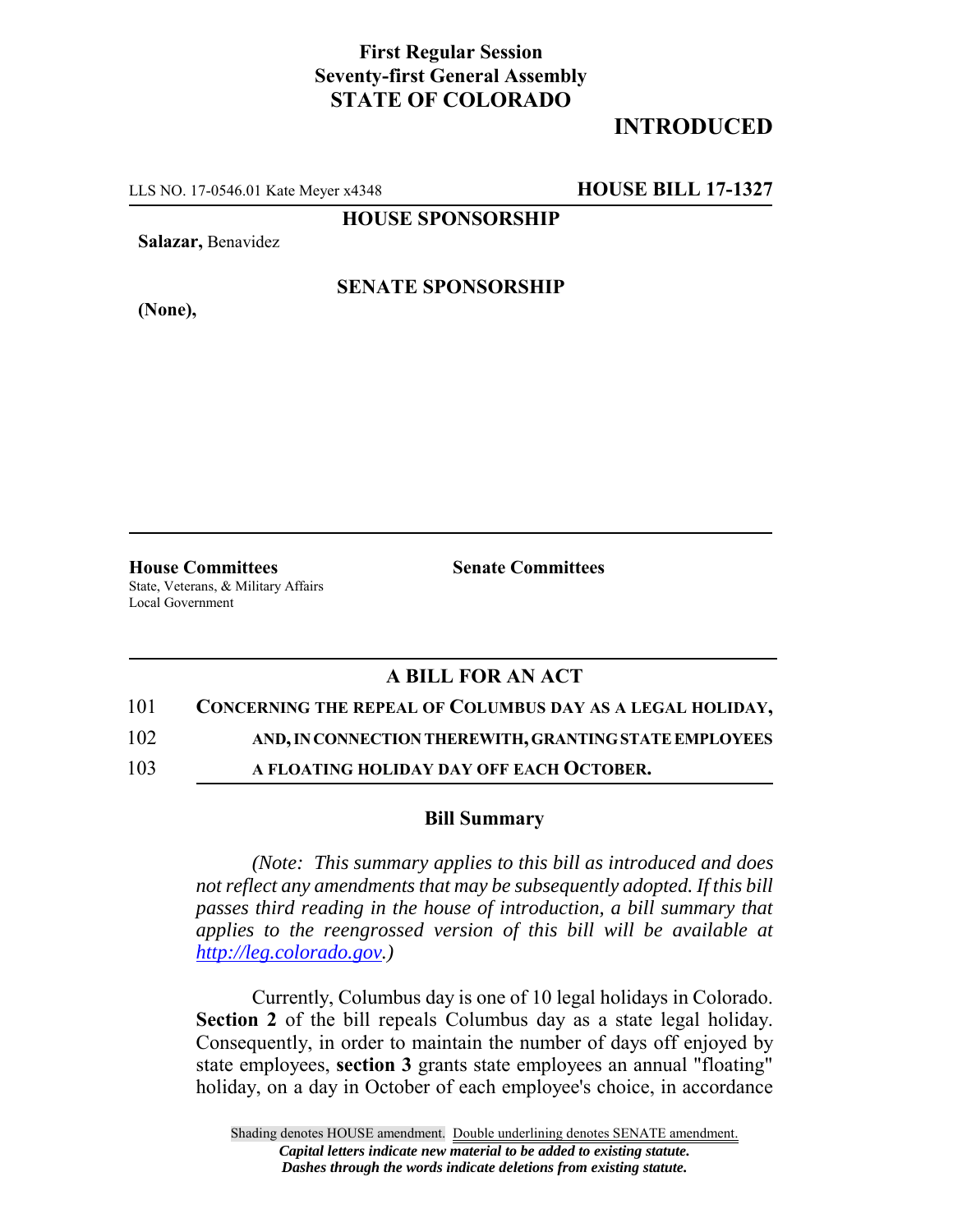with rules promulgated by the department of personnel and subject to approval by each employee's supervisor.

**Section 1** contains a nonstatutory legislative declaration, and **sections 4 and 5** make conforming amendments.

*Be it enacted by the General Assembly of the State of Colorado:*

 **SECTION 1. Legislative declaration.** (1) The general assembly hereby finds, determines, and declares that:

 (a) In 1492, Christopher Columbus was given authority by the King and Queen of Spain to sail to the Indies to investigate what Columbus described as the "proper method of converting [Indians]" to Christianity. Columbus was granted "sufficient armament" to certain regions of the Indies for such forced conversion.

 (b) Columbus left Spain on May 12, 1492. He never arrived in the Indies, but came upon an island in the Caribbean, later called Hispaniola, on October 12, 1492, and met the Taino people.

 (c) Columbus remarked in *Columbus' Journal of his First Voyage* that he could "conquer the whole of [the Taino people] with fifty men, and govern them as [he] pleased". Columbus' own journal demonstrates that his objective was to find gold and precious stones.

 (d) Under color of authority of the Spanish crown, and using tactics garnered from his years of involvement in the West African slave trade, Columbus engaged in inhumane acts of slavery, sexual exploitation, murder, and torture, which resulted in the annihilation of the Taino people.

 (e) Columbus' acts of inhumanity were documented by Bartolomé de las Casas, a Spanish priest, who wrote in his journal:

"And Spaniards have behaved in no other way during the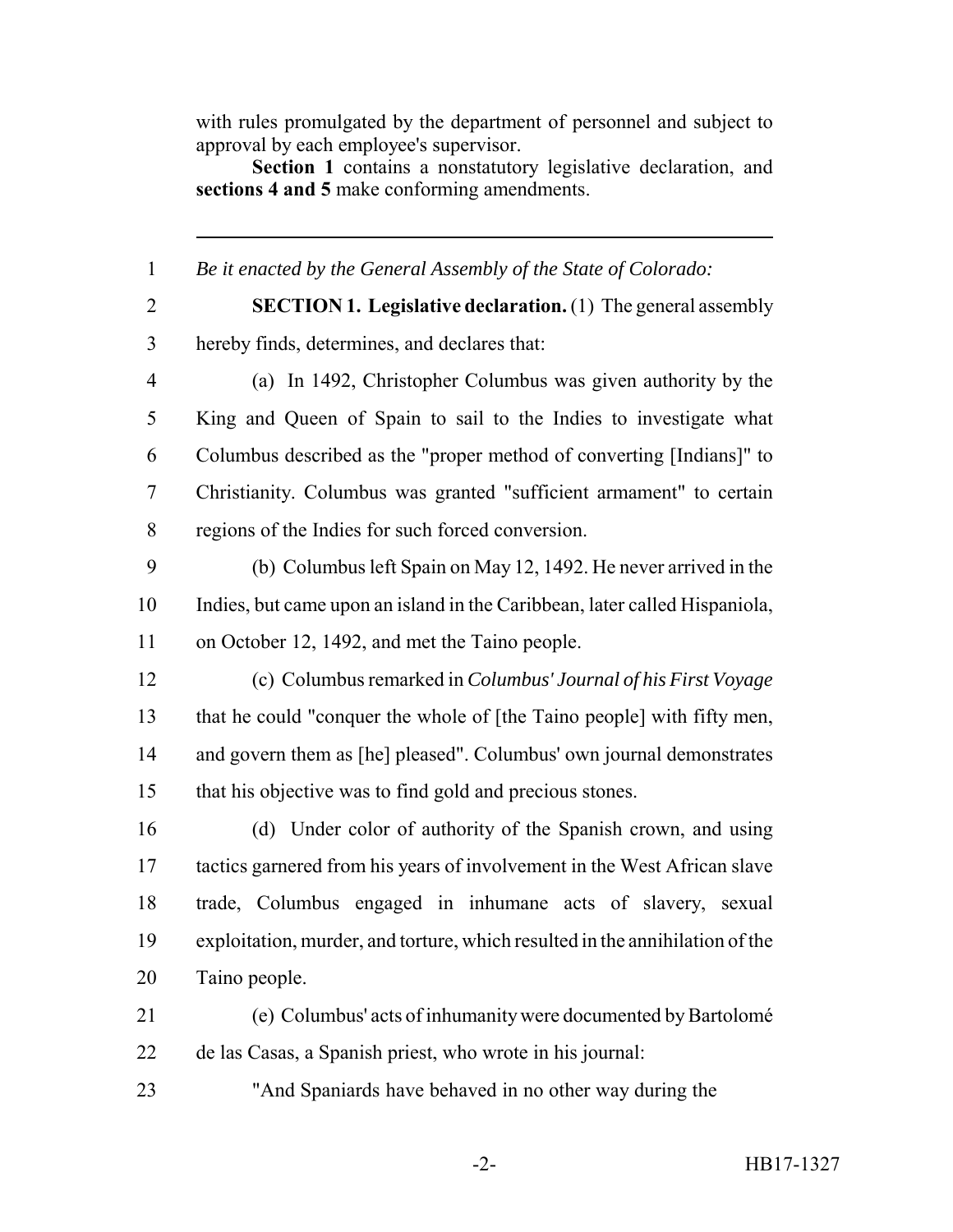past forty years, down to the present time, for they are still acting like ravening beasts, killing, terrorizing, afflicting, torturing, and destroying the native peoples, doing all this with the strangest and most varied new methods of cruelty, never seen or heard of before, and to such a degree that this Island of Hispaniola once so populous (having a population that I estimated to be more than three million), has now a population of barely two hundred persons.

 Their reason for killing and destroying such an infinite number of souls is that the Christians have an ultimate aim, which is to acquire gold, and to swell themselves with riches in a very brief time and thus rise to a high estate disproportionate to their merits. It should be kept in mind that their insatiable greed and ambition, the greatest ever seen in the world, is the cause of their villainies.

 They attacked the towns and spared neither the children nor the aged nor pregnant women nor women in childbed, not only stabbing them and dismembering them but cutting them to pieces as if dealing with sheep in a slaughter house. They laid bets as to who, with one stroke of the sword, could split a man in two or could cut off his head or spill out his entrails with a single stroke of the pike".

 (f) Columbus' cruelty was investigated and he was sent back to Spain in chains, but because of the enormous wealth realized through his exploits, the Spanish Crown freed Columbus, stripped of all his titles, and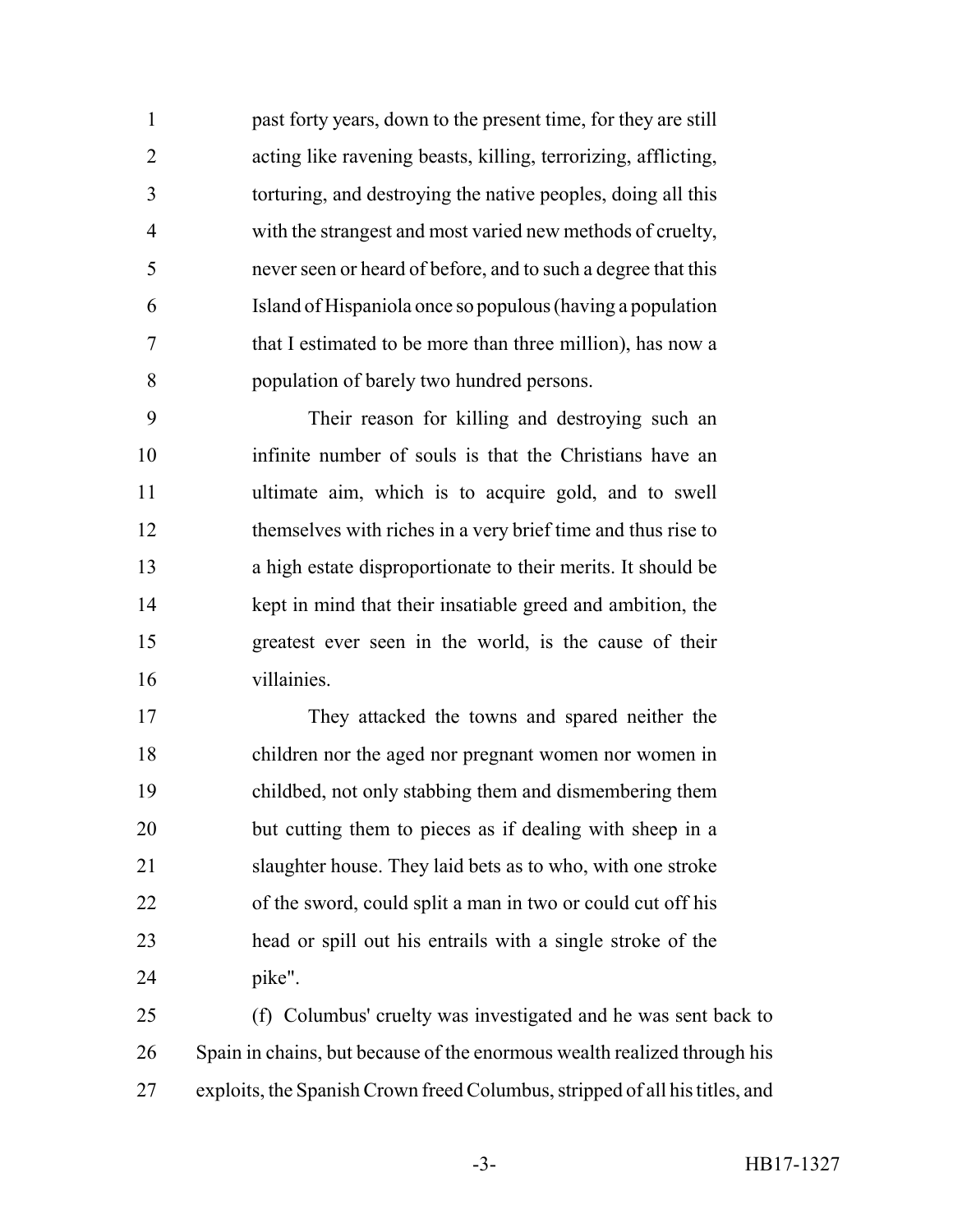allowed him to return to the Caribbean.

 (g) The exploitation of the indigenous peoples of the Americas that was ushered in by the Spanish conquest was soon followed by other European nations. The Columbus voyage triggered one of history's greatest slave trades, the pillaging of Earth's natural resources, and a level of inhumanity toward indigenous peoples that still exists.

 (h) Although the hardships and inequities suffered by indigenous peoples are often underreported in the popular media, Columbus' legacy of abuse and disrespect is still readily apparent today:

 (I) American Indians and Alaska Natives suffer disproportionately high rates of poverty, suicide, and sexual violence, and are more likely to be killed by police than any other group, when compared to their percentage of the United States population;

 (II) Chronic underfunding of the Indian Health Service and the Bureau of Indian Education means that American Indians and Alaska Natives often lack access to quality health care and schools; and

 (III) The constant threats to indigenous peoples' lands for nonnative economic gain -- such as Congress' attempt to transfer the ancient Apache holy place of Oak Flat to a foreign mining company and the proposed location of the Dakota Access Pipeline, which project threatened not only the Standing Rock Sioux Tribe's drinking water but sites of great religious and cultural significance -- demonstrate the serious and ongoing jeopardy in which indigenous health, safety, heritage, and ways of life are jeopardized.

 (i) Repealing Columbus day as a state holiday does not diminish the immeasurable contributions of the Italian-American and Spanish-American communities, which communities should be honored.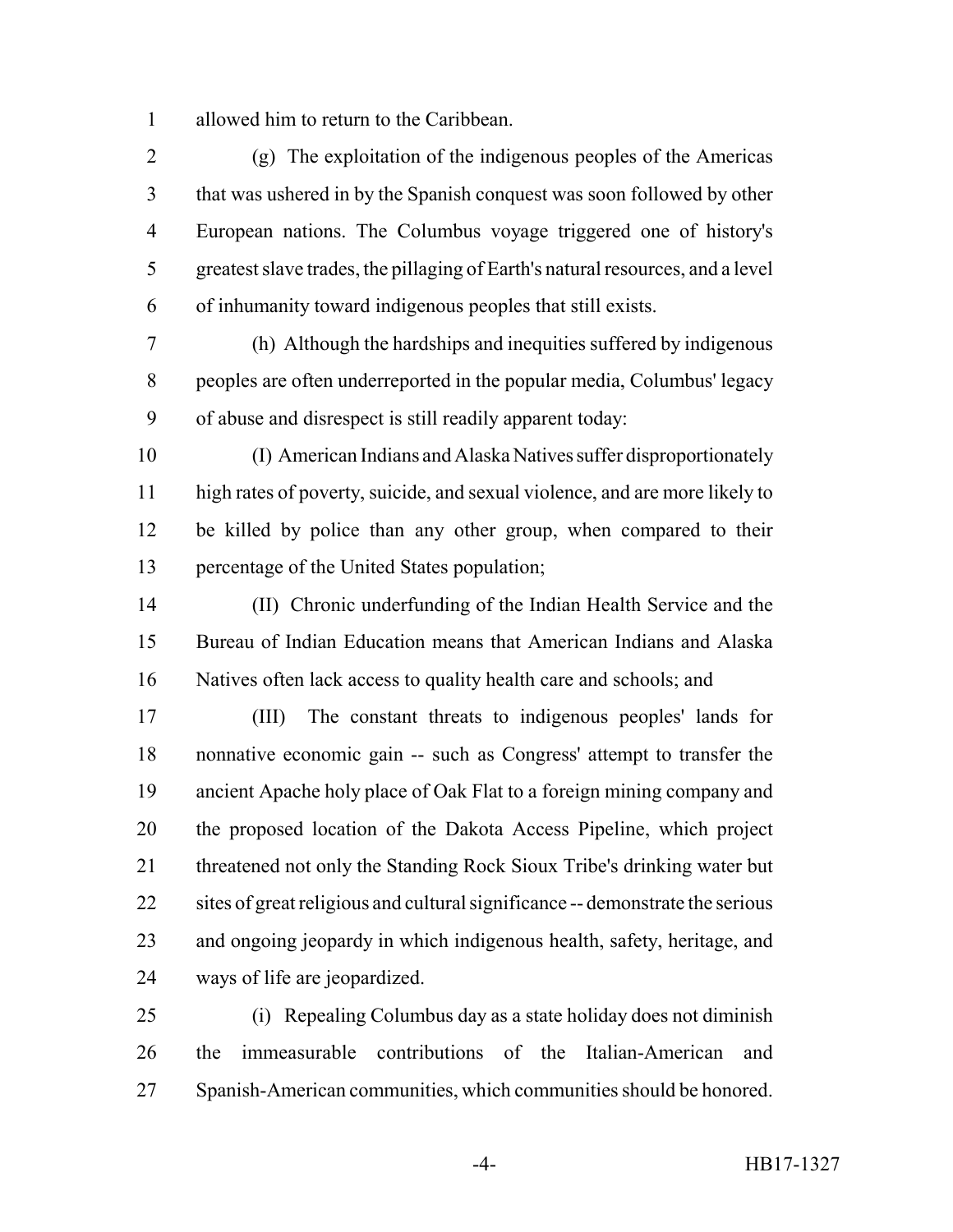However, the State of Colorado will no longer honor Christopher Columbus because of his well-documented crimes against humanity.

 (j) In ceasing to recognize Columbus day, the state of Colorado will join a number of other jurisdictions that do likewise, including:

(I) The states of Alaska, South Dakota, and Vermont;

 (II) The United States cities of Seattle, Bellingham, Bainbridge, Yakima, and Olympia, Washington; Berkeley and San Fernando, California; St. Paul and Minneapolis, Minnesota; Grand Rapids, Alpena, and Traverse City, Michigan; Lewiston, New York; Lawrence, Kansas; Anadarko, Oklahoma; Anchorage, Alaska; Portland and Eugene, Oregon; Asheville and Carrboro, North Carolina; Albuquerque and Santa Fe, New Mexico; Belfast, Maine; Cambridge, Massachusetts; Phoenix, Arizona; and Harpers Ferry, West Virginia; and

(III) The Colorado cities of Durango, Boulder, and Denver.

 (k) Therefore, in recognizing the atrocities perpetrated against indigenous peoples by Christopher Columbus and others, it is appropriate to repeal Columbus day as a state holiday.

 (2) The general assembly further finds and declares that its intent, eliminating a state holiday honoring Columbus' ignominious legacy, is not 20 to detrimentally affect state employees by reducing the total number of 21 state holidays that they formerly enjoyed. Therefore, state employees are entitled to one floating holiday day off each year, to be selected by the employee, subject annually to approval by each employee's supervisor and in accordance with rules promulgated by the department of personnel.

 **SECTION 2.** In Colorado Revised Statutes, 24-11-101, **amend** (1) as follows:

**24-11-101. Legal holidays - effect.** (1) The following days, viz: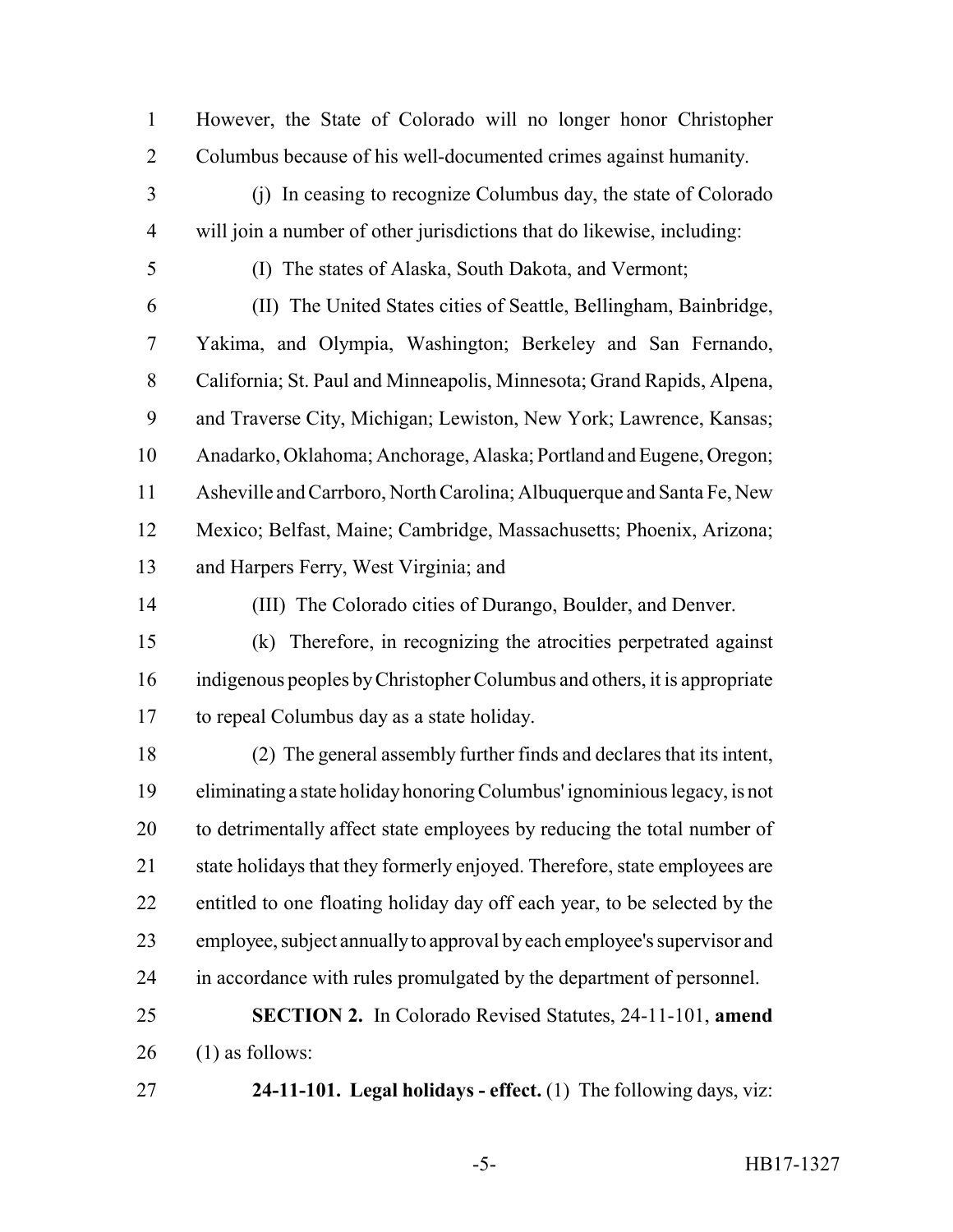The first day of January, commonly called New Year's day; the third Monday in January, which shall be observed as the birthday of Dr. Martin Luther King, Jr.; the third Monday in February, commonly called Washington-Lincoln day; the last Monday in May, commonly called Memorial day; the fourth day of July, commonly called Independence day; the first Monday in September, commonly called Labor day; the 7 second Monday in October, commonly called Columbus day; the eleventh day of November, commonly called Veterans' day; the fourth Thursday in November, commonly called Thanksgiving day; the twenty-fifth day of December, commonly called Christmas day; and any day appointed or recommended by the governor of this state or the president of the United States as a day of fasting or prayer or thanksgiving, are hereby declared to be legal holidays and shall, for all purposes whatsoever, as regards the presenting for payment or acceptance and the protesting and giving notice of the dishonor of bills of exchange, drafts, bank checks, promissory notes, or other negotiable instruments and also for the holding of courts, be treated and considered as is the first day of the week commonly called Sunday.

 **SECTION 3.** In Colorado Revised Statutes, **add** 24-11-101.5 as follows:

 **24-11-101.5. October floating holiday - rules.** (1) THE HEAD OF A STATE AGENCY SHALL ALLOW EACH EMPLOYEE OF THE AGENCY TO TAKE ONE DAY OFF EVERY OCTOBER, WITH PAY, ON A DAY SELECTED BY EACH 24 EMPLOYEE AND APPROVED BY THE EMPLOYEE'S DIRECT SUPERVISOR. EACH FLOATING HOLIDAY MUST BE SELECTED AND GRANTED IN ACCORDANCE WITH ANY RULES PROMULGATED PURSUANT TO SUBSECTION (2) OF THIS SECTION AND MUST OCCUR ON A WEEKDAY IN THE MONTH OF OCTOBER ON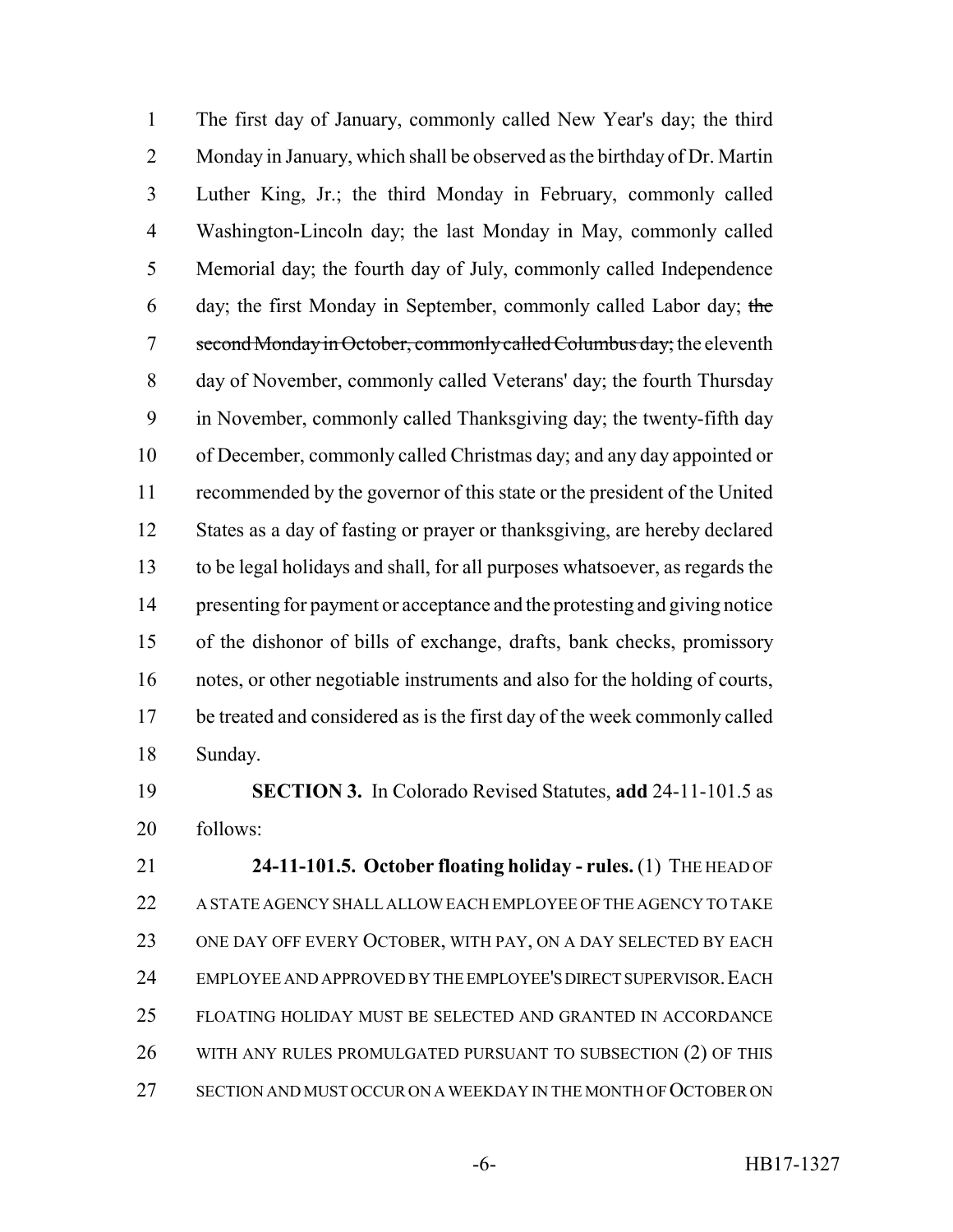WHICH THE STATE AGENCY IS REQUIRED TO BE OPEN BUT THE OPERATIONS OF THE AGENCY ARE REQUIRED TO BE MAINTAINED AT ONLY A MINIMUM LEVEL.

 (2) THE EXECUTIVE DIRECTOR OF THE DEPARTMENT OF PERSONNEL MAY PROMULGATE RULES IN ACCORDANCE WITH ARTICLE 4 OF THIS TITLE 24 TO IMPLEMENT THIS SECTION, INCLUDING RULES TO ENSURE THAT EACH STATE AGENCY MAINTAINS A MINIMUM LEVEL OF OPERATIONS AND EQUITABLY ASSESSES REQUESTS FOR FLOATING HOLIDAY DAYS OFF.

 **SECTION 4.** In Colorado Revised Statutes, 5-1-301, **amend** (6) as follows:

 **5-1-301. General definitions.** In addition to definitions appearing in subsequent articles, as used in this code, unless the context otherwise requires:

 (6) "Business day" means any calendar day except Sunday, New Year's day, the third Monday in January observed as the birthday of Dr. Martin Luther King, Jr., Washington-Lincoln day, Memorial day, Independence day, Labor day, Columbus day, Veterans' day, Thanksgiving day, and Christmas day.

 **SECTION 5.** In Colorado Revised Statutes, 6-1-102, **amend** the introductory portion and (2.5) as follows:

 **6-1-102. Definitions.** As used in this article ARTICLE 1, unless the context otherwise requires:

 (2.5) "Business day" means any calendar day except Sunday, New Year's day, the third Monday in January observed as the birthday of Dr. Martin Luther King, Jr., Washington-Lincoln day, Memorial day, Independence day, Labor day, Columbus day, Veterans' day, Thanksgiving, and Christmas.